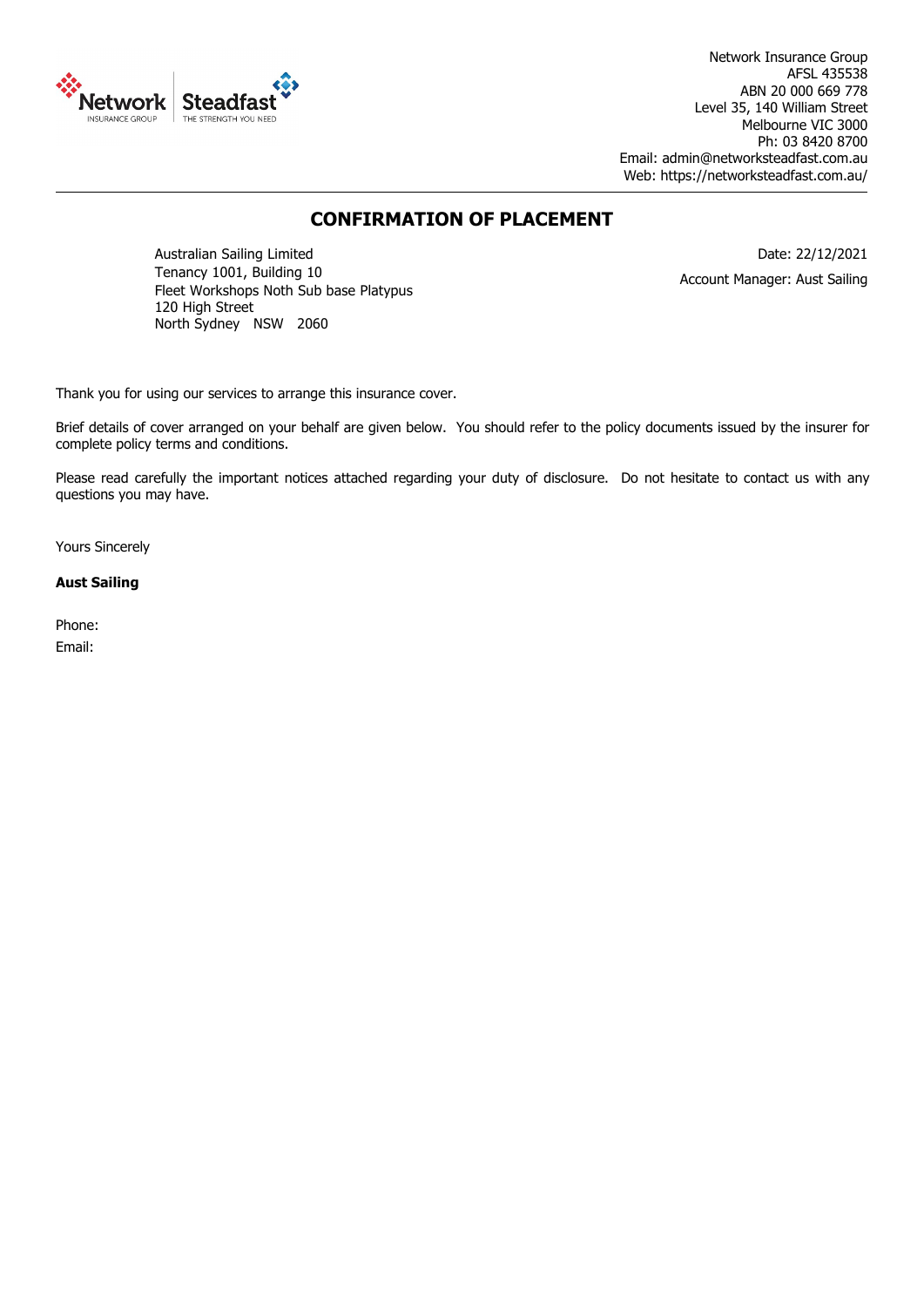# **POLICY DETAILS**

| <b>Type of Policy</b>     | <b>Personal Accident</b>   |
|---------------------------|----------------------------|
| <b>Insured</b>            | Australian Sailing Limited |
| <b>Policy Description</b> | Personal Accident Program  |
| Insurer                   | AIG Australia Ltd          |
| <b>Policy Number</b>      | 2300110389                 |
| Period of Insurance       | 01/10/2021 to 30/06/2022   |

# **Policy Schedule Group Personal Accident Insurance**

| <b>POLICY NUMBER:</b>    | 2300110389                                                                                                                                                                    |                                          |                                                                                                                                                    |
|--------------------------|-------------------------------------------------------------------------------------------------------------------------------------------------------------------------------|------------------------------------------|----------------------------------------------------------------------------------------------------------------------------------------------------|
| <b>INSURED:</b>          |                                                                                                                                                                               | <b>Australian Sailing Limited</b>        | ABN: 26 602 997 562                                                                                                                                |
| <b>POLICY PERIOD:</b>    | To:                                                                                                                                                                           | From: 1st October 2021<br>30th June 2022 | (at 4.00pm. Local Standard Time)<br>(at 4.00pm. Local Standard Time)                                                                               |
| <b>INSURED PERSON(S)</b> |                                                                                                                                                                               |                                          |                                                                                                                                                    |
| Category 1:              | All current financial members (including Sail Pass participants) of Australian Sailing Affiliated<br>Clubs that are registered in the Australian Sailing membership database. |                                          |                                                                                                                                                    |
| Category 2:              | Accredited Discover Sailing Course Participants and Discover Sailing Day Participants that are<br>registered in the Australian Sailing training database                      |                                          |                                                                                                                                                    |
| Category 3:              |                                                                                                                                                                               |                                          | Voluntary workers, Directors and Committee members of Australian Sailing Limited and all<br>State and Territory Member Yachting Associations (MYA) |
| Category 4:              |                                                                                                                                                                               |                                          | All Guests/Temporary Members of an Australian Sailing Limited Affiliated Club                                                                      |

## **SCOPE OF COVER:**

## **Category 1:**

a) Sailing, windsurfing, kite boarding, stand up paddle, cruising, blokarting, motor boating (no power boat racing), kayaking/paddling, Rowing, Foiling (*Refer Conditions Below)* and engaging/ participating/ officiating in organised races

## *Foiling Conditions* as follows:

- 1:1 coach/student ratio whilst towing,
- Coaches & Instructors must be Australian Sailing accredited,
- Maximum towing speed of 10 knots,
- Participant must wear a helmet,
- Participant must wear a lifejacket
- Minimum tow rope of three metres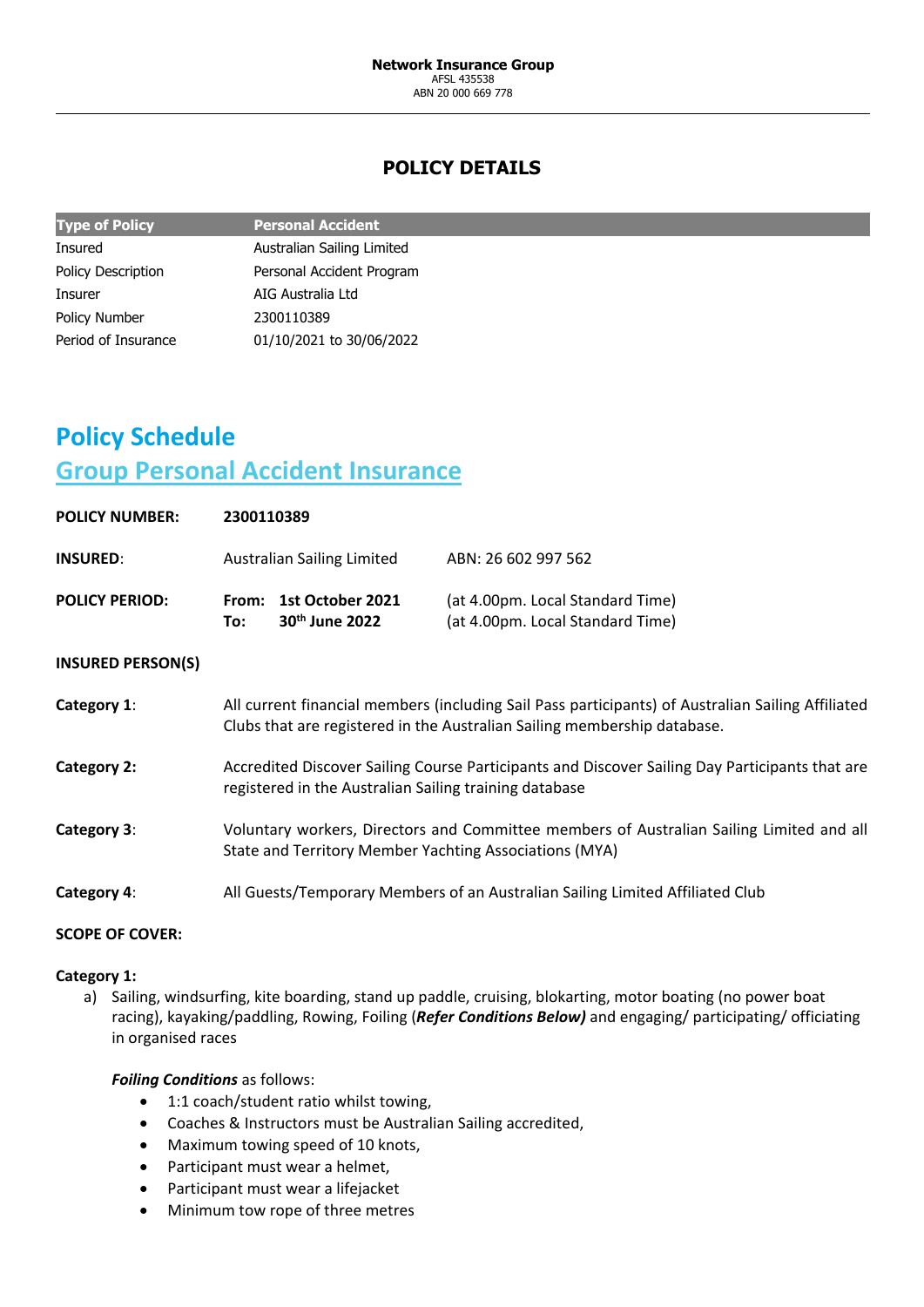- b) Engaging in training or practice for activities as described in (a) above.
- c) Staying away from the Insured Persons Country of Residence for an extended period for the purposes of participating in activities described above.
- d) Whilst on the premises of Australian Sailing Limited / MYA affiliated yacht club.
- e) While undertaking an Australian Sailing Limited Training Scheme at an Australian Sailing Limited Training Centre or other recognised organisation.
- f) On the premises of a Australian Sailing Limited Training Centre or other recognised organisation for the purpose of undertaking an Australian Sailing Limited Training Scheme.
- g) Travelling directly between the activities described in (a), (b), (d), (e) or (f) and your residence or place of employment or the premises of the Insured

## **Category 2:**

- a) During a Australian Sailing Limited Discover Sailing Course
- **b)** For a period of up to 3 months after completion of the course, whilst sailing at a Australian Sailing Limited affiliated club or accredited Discover Sailing Centre)
- **c)** You are engaged in necessary direct travel between Your normal place of residence or employment and the place of Your activities

## **Category 3:**

The Compensation provided will only be payable if an Event listed in this document happens to You whilst :

- a) You are actually engaged in official unpaid voluntary work and /or activities authorised and under the control of the Insured; or
- **b)** You are engaged in necessary direct travel between Your normal place of residence or employment and the place of Your activities.

## **Category 4:**

The Compensation provided will only be payable if an Event listed in this document happens to You whilst :

- a) on the premises of Australian Sailing Limited / MYA affiliated yacht club.
- b) You are engaged in necessary direct travel between Your normal place of residence or employment and the place of Your activities

## **SCOPE OF COVER SPECIAL PRVOSION:**

Cover under this policy is only extended to claims occurring at an Australian Sailing Affiliated club premises, including organised events; OR at an event that has been organised by or sanctioned by World Sailing or one of World Sailing's Member National Authorities, including but not limited to Australian Sailing. This policy does not extend to cover Members of Affiliated clubs whilst participating in an event or on the premises of a non-affiliated Australian sailing club.

**TERRITORIAL LIMIT:** Worldwide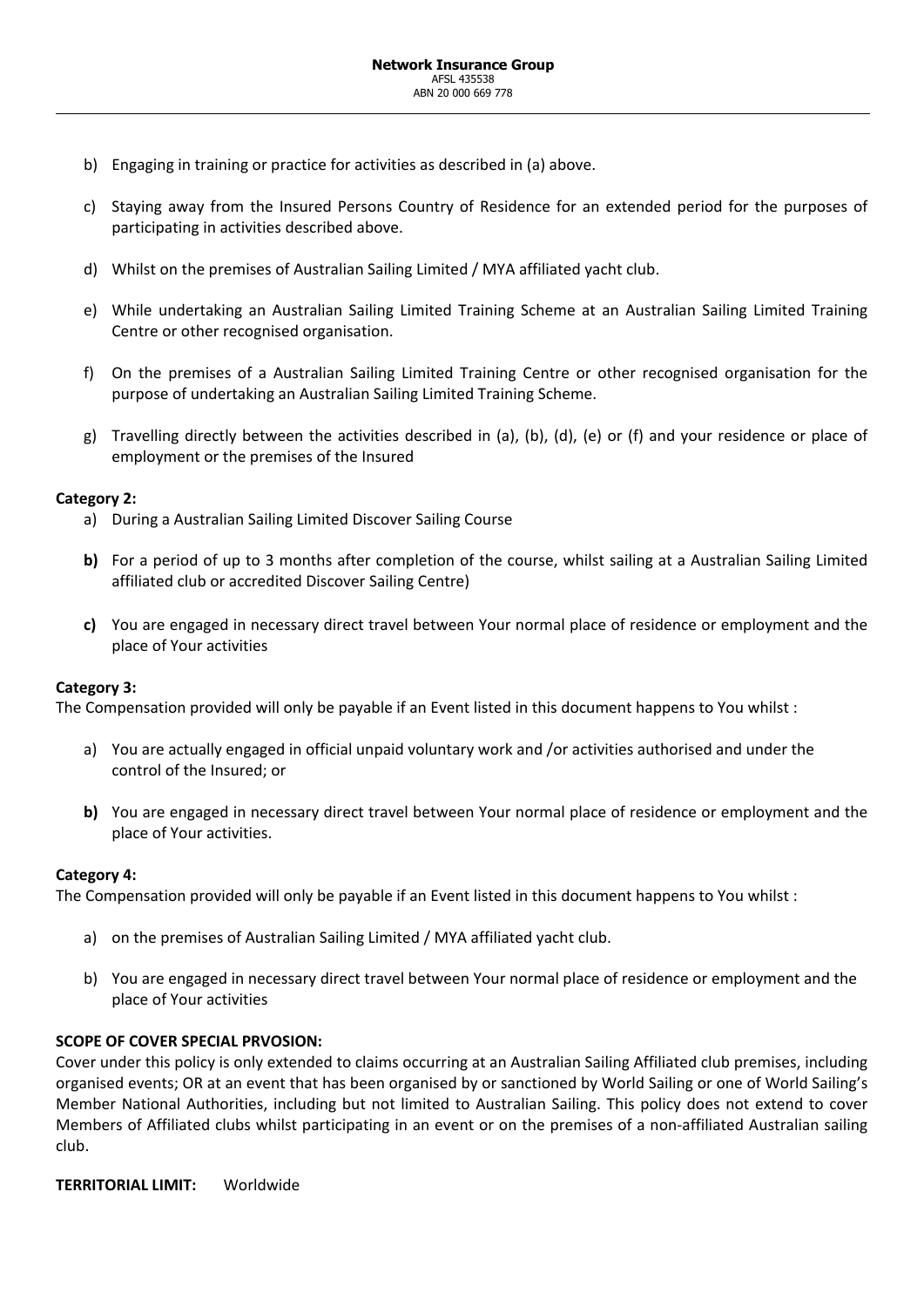## **AGE LIMITATION:** up to 90 years of age

## **AGGREGATE LIMITS OF LIABILITY (***SPECIAL PROVISIONS* **– NUMBER 6):**

## **(a) \$5,000,000 (b) \$2,000,000**

| <b>Section</b> | The Compensation Applicable Under Each Section Of This<br><b>Policy For Each Insured Person</b> | <b>The</b><br>Compensation                      |
|----------------|-------------------------------------------------------------------------------------------------|-------------------------------------------------|
|                | <b>DEATH &amp; CAPITAL BENEFITS</b>                                                             |                                                 |
| A              | Events 1                                                                                        | \$75,000                                        |
|                | Events 2 - 19                                                                                   | \$100,000                                       |
|                | Event 1: Death Benefit is limited in respect of Insured<br>Persons under 18 years to            | \$10,000                                        |
|                | WEEKLY INJURY BENEFITS, Event 20                                                                | 100% of income<br>to a maximum<br>of \$350/week |
| B              | Aggregate Period                                                                                | 52 weeks                                        |
|                | <b>Elimination Period</b>                                                                       | 7 Days                                          |
|                | Events 21 (a) & (b) apply if an amount is shown against<br>Event 20                             |                                                 |
| $\mathsf{C}$   | <b>WEEKLY SICKNESS BENEFITS, Event 22</b>                                                       | Nil                                             |
|                | Events 23 applies if an amount is shown against Event 22                                        |                                                 |

It is hereby declared and agreed that section D is deleted from the policy and further the following apply along with Definitions applicable to this endorsement:

| <b>Section</b>          | <b>Additional Benefits</b>     | <b>The Compensation</b>                                                                     |
|-------------------------|--------------------------------|---------------------------------------------------------------------------------------------|
| 1                       | NON MEDICARE MEDICAL EXPENSES  | 100% up to \$5,000<br>Excess \$50                                                           |
| $\overline{2}$          | PHYSIOTHERAPY BENEFIT          | \$750 sub limits apply as per<br>attached endorsement                                       |
| 3                       | STUDENT TUTORIAL BENEFIT       | 80% up to a maximum of<br>\$350 per week<br>Excess 7 Days<br><b>Benefit Period 52 weeks</b> |
| 4                       | DOMESTIC HOME HELP BENEFIT     | 80% up to a maximum of<br>\$350 per week<br>Excess 7 Days<br><b>Benefit Period 52 weeks</b> |
| 5                       | <b>DENTAL BENEFIT</b>          | \$5,000 sub-limits apply as<br>per attached endorsement                                     |
| 6                       | <b>FUNERAL BENEFIT</b>         | \$10,000 as per attached<br>endorsement                                                     |
| $\overline{\mathbf{z}}$ | PARENT INCONVENIENCE ALLOWANCE | \$25 per day<br>Excess 7 Days<br><b>Benefit Period 52 weeks</b>                             |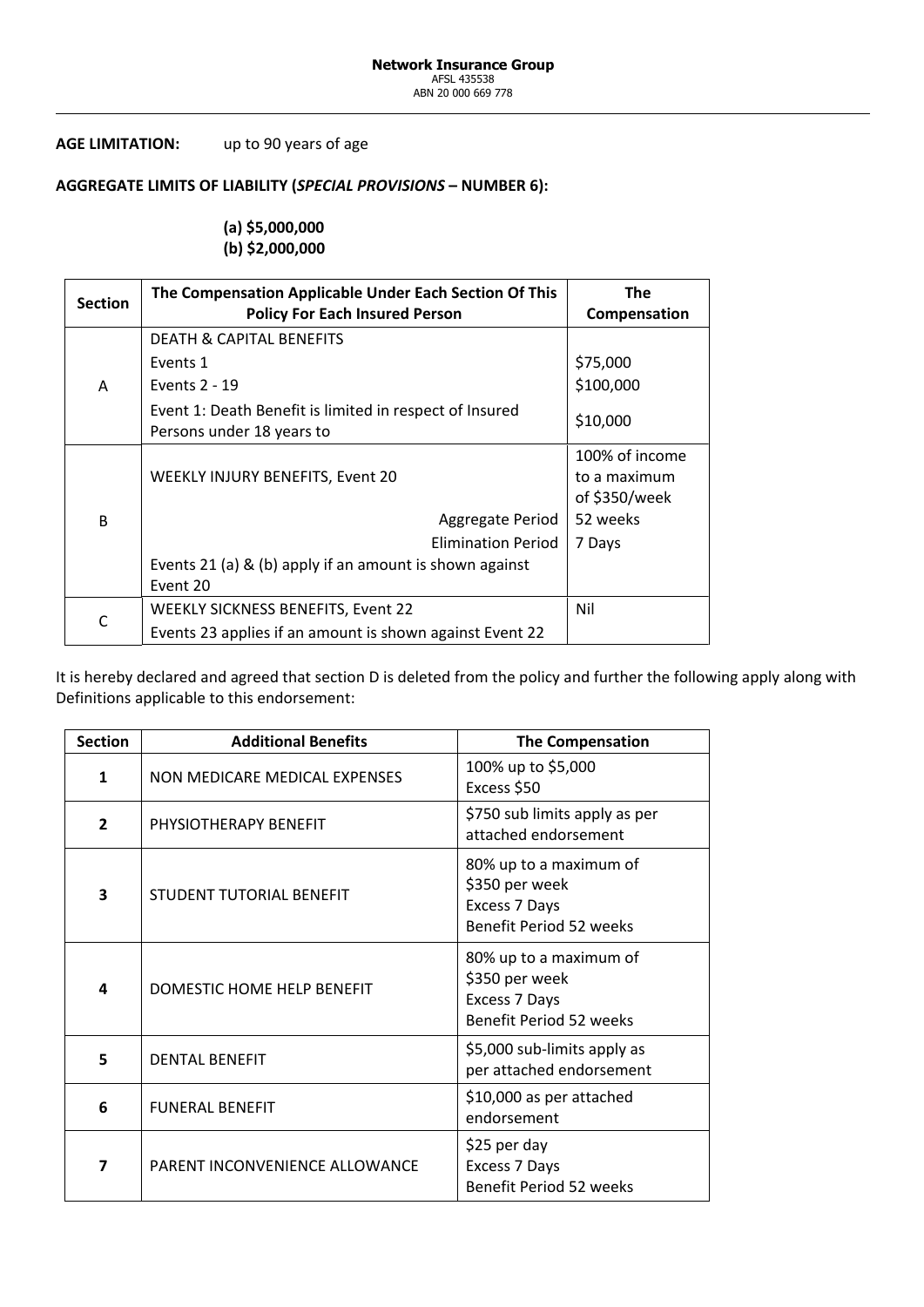#### **Network Insurance Group** AFSL 435538 ABN 20 000 669 778

|   | <b>FRACTURED BONES BENEFIT</b>  | $\vert$ \$5,000, sub-limits apply as per<br>attached endorsement |
|---|---------------------------------|------------------------------------------------------------------|
| Q | MEDICAL AND EVACUATION EXPENSES | \$100,000                                                        |

## **SPECIAL CONDITIONS**

Cover under this policy is only extended to claims occurring at an Australian Sailing Affiliated club premises, including organised events; OR at an event that has been organised by or sanctioned by World Sailing or one of World Sailing's Member National Authorities, including but not limited to Australian Sailing. This policy does not extend to cover Members of Affiliated clubs whilst participating in an event or on the premises of a non-affiliated Australian sailing club.

| <b>INSURER:</b>        | AIG Australia Limited (AIG)<br>ABN 93 004 727 753<br>AFSL 381686                                     |
|------------------------|------------------------------------------------------------------------------------------------------|
| <b>POLICY WORDING:</b> | Group Injury & Sickness Insurance<br><b>Combined Product Disclosure Statement and Policy Wording</b> |
| <b>ENDORSEMENT:</b>    | As Detailed in Endorsements Attachment                                                               |